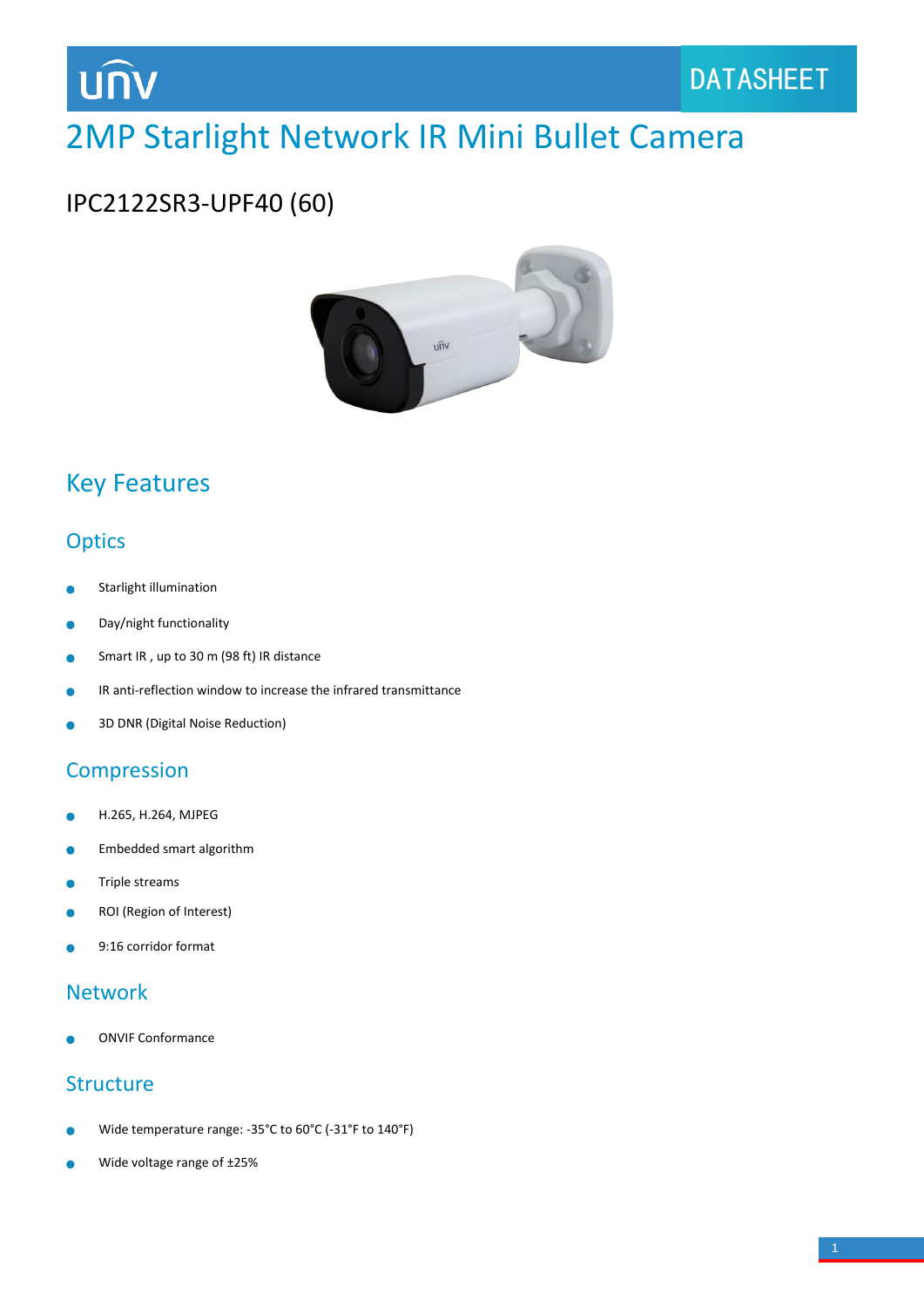IP67

 $\bullet$ 

# Specifications

|                                      | IPC2122SR3-UPF40                                                                                                             | <b>IPC2122SR3-UPF60</b> |  |
|--------------------------------------|------------------------------------------------------------------------------------------------------------------------------|-------------------------|--|
| Camera                               |                                                                                                                              |                         |  |
| Sensor                               | 1/2.9", 2.0 megapixel, progressive scan, CMOS                                                                                |                         |  |
| Lens                                 | 4.0mm@F1.6                                                                                                                   | 6.0mm@F1.6              |  |
| Angle of View(H)                     | $76.6^\circ$                                                                                                                 | $51.6^\circ$            |  |
| Shutter                              | Auto/Manual, 1/6~1/100000 s                                                                                                  |                         |  |
| Min. Illumination                    | Colour: 0.002 Lux (F1.6, AGC ON)                                                                                             |                         |  |
|                                      | 0 Lux with IR on                                                                                                             |                         |  |
| IR Range                             | Up to 30m (98 ft) IR range                                                                                                   |                         |  |
| Day/Night                            | IR-cut filter with auto switch (ICR)                                                                                         |                         |  |
| S/N                                  | >52dB                                                                                                                        |                         |  |
| <b>WDR</b>                           | Digital                                                                                                                      |                         |  |
| Noise Reduction                      | 2D/3D                                                                                                                        |                         |  |
| <b>Video</b>                         |                                                                                                                              |                         |  |
| Max. Resolution                      | 1920×1080                                                                                                                    |                         |  |
| Video Compression                    | H.265, H.264, MJPEG                                                                                                          |                         |  |
| Frame Rate                           | 1080P (1920*1080): Max. 30 fps; 720P (1280*720): Max. 30 fps; D1 (720*576): Max. 30 fps                                      |                         |  |
| Video Streaming                      | Triple                                                                                                                       |                         |  |
| 9:16 Corridor Mode                   | Supported                                                                                                                    |                         |  |
| <b>ROI</b>                           | Supported                                                                                                                    |                         |  |
| <b>HLC</b>                           | Supported                                                                                                                    |                         |  |
| <b>Evaluative Metering</b>           | Supported                                                                                                                    |                         |  |
| OSD                                  | Up to 8 OSDs                                                                                                                 |                         |  |
| Privacy Mask                         | Up to 8 areas                                                                                                                |                         |  |
| <b>Smart</b>                         |                                                                                                                              |                         |  |
| <b>Behavior Detection</b>            | Intrusion, crossing line, motion detection                                                                                   |                         |  |
| Intelligent Identification           | Face detection, Defocus, Scene Change                                                                                        |                         |  |
| <b>Statistical Analysis</b>          | People counting                                                                                                              |                         |  |
| Network                              |                                                                                                                              |                         |  |
| Protocols                            | L2TP, IPv4, IGMP, ICMP, ARP, TCP, UDP, DHCP, PPPoE, RTP, RTSP, RTCP, DNS, DDNS, NTP, FTP, UPnP, HTTP, HTTPS, SMTP,<br>802.1x |                         |  |
| Compatible Integration               | ONVIF, API                                                                                                                   |                         |  |
| Interface                            |                                                                                                                              |                         |  |
| Network                              | 1 RJ45 10M/100M Base-TX Ethernet                                                                                             |                         |  |
| General                              |                                                                                                                              |                         |  |
| Power                                | 12 V DC, or PoE (IEEE802.3 af)                                                                                               |                         |  |
|                                      | Power consumption: Max 6.4 W                                                                                                 |                         |  |
| Dimensions ( $L \times W \times H$ ) | $157.3 \times 62.4 \times 63$ mm $(6.2'' \times 2.5'' \times 2.5'')$                                                         |                         |  |
| Weight                               | 0.45 kg (0.99 lb)                                                                                                            |                         |  |
|                                      |                                                                                                                              |                         |  |